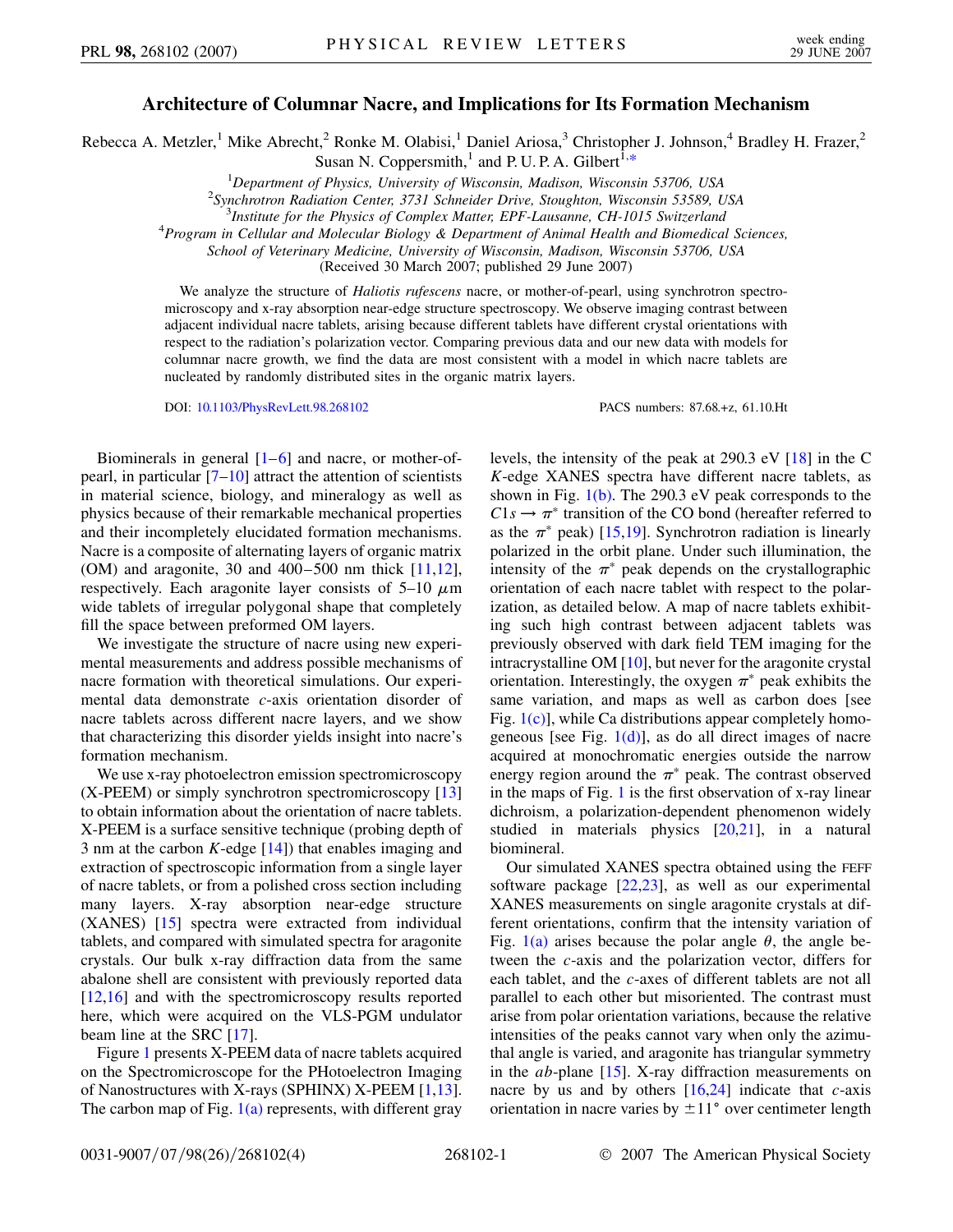<span id="page-1-0"></span>

<span id="page-1-1"></span>FIG. 1. X-ray linear dichroism generates contrast in nacre tablets. In this nacre sample the growth direction was perpendicular to the image plane; thus, the nacre layers are almost parallel to the surface, and appear as contour lines where they are not flat. The polarization vector is  $16^{\circ}$  from the growth direction; the microscope geometry is described in  $[13]$ . (a) Distribution map of the carbon  $\pi^*/\sigma^*$  signal on the polished surface of red abalone nacre. The map was obtained by digital ratio of two X-PEEM micrographs acquired with SPHINX at 290.3 and 302 eV. The immediately adjacent tablets 1 and 5 exhibit the highest dichroic contrast. (b) Carbon *K*-edge XANES spectra extracted from the correspondingly labeled regions in (a). The  $\pi^*$  peak at 290.3 eV and the  $\sigma^*$  peak at 302 eV have anticorrelated intensities that change dramatically from tablet to tablet. Each spectrum is normalized to the beam line background and to a linear background fit above 310 eV, so the pre- and post-edge intensities, below 283 eV and above 310 eV are 0 and 1, respectively. These spectra were all acquired simultaneously from a stack of 200 images, and confirmed in a repeated acquisition. (c) Distribution map of oxygen  $\pi$ <sup>\*</sup>/pre-edge signal at 534 and 531.7 eV, respectively, showing the same dichroic contrast as the carbon map. (d) Distribution map of calcium, showing only the Ca-poor OM layers, and no crystal tablet contrast.

scales, while there is no long-range order in *ab* orientation. The X-PEEM results yield the new information that the polar variability occurs on the scale of individual tablets.

The spectromicroscopy data for a cross section of red abalone nacre shown in Fig.  $2(a)$  demonstrate that tablet orientation is conserved across approximately 10 layers. This result is consistent across different shells, and different areas of the same shell, with 40 as the maximum number of co-oriented tablets observed in red abalone. Figure  $2(a)$  demonstrates that the growth direction of nacre



<span id="page-1-2"></span>FIG. 2. (a) X-PEEM oxygen  $\pi^*$  map of a polished cross section of red abalone nacre, obtained by ratio of 534 and 518 eV images. The angle between the growth direction and the polarization vector was  $\sim 61^\circ$ . The growth direction in this sample was 60° from the normal to the polished nacre surface, so the layer thickness appears to be greater than 500 nm. (b) Outlines of the tablets in (a) from 3 distinct nacre co-oriented columns, bisected by vertical lines. (c)–(d) Results from twodimensional models of abalone nacre growth. Both models assume randomly distributed nucleation sites in the first layer (bottom, in each model), that the orientation of the tablet nucleated at a given location in row  $n + 1$  is the same as that of the tablet in row *n*, directly below the nucleation site, and assume that horizontal growth occurs at a uniform rate, and is only arrested when tablets become contiguous. Co-oriented tablets are indicated by the same gray level. (c) Tablet nucleation in layer  $n + 1$  occurs within a 0.7  $\mu$ m diameter of the nucleation site of the underlying tablet in layer *n* (the maximum diameter of the tablet in layer *n* when it reaches a height of 0.4–0.5  $\mu$ m, based upon the growth rate of nacre tablets found by Lin and Meyers  $[25]$ ). (d) Nucleation sites for tablets in layer  $n + 1$  are distributed uniformly and randomly on the OM layer separating layers *n* and  $n + 1$ .

cannot be identified with the *c*-axis of nacre tablets, as usually assumed, because the *c*-axis is oriented differently in neighboring columns of tablets.

Figure [2\(b\)](#page-1-2) shows that a vertical line bisecting each tablet within a column of co-oriented tablets does not necessarily align with the column axis. Rather, several co-oriented tablets are stacked, with each successive tablet  $(n + 1, n + 2,$  etc.) offset in one direction [right or left in Fig. [2\(b\)\]](#page-1-2) relative to tablet *n*. Other columns of tablets are stacked approximately along the vertical growth direction. For simplicity, hereafter we refer to this appearance as ''skewed columns.''

We now discuss modeling results that show how our experimental results yield insight into possible growth mechanisms of nacre. Recent results of Nudelman *et al.* report a single nucleation site per tablet [[7](#page-3-1)], and optical micrographs of individual layers of nacre tablets in abalone (not shown) yield patterns of tablets that are consistent with the hypotheses that each tablet has a single nucleation site, that the nucleation sites are randomly distributed in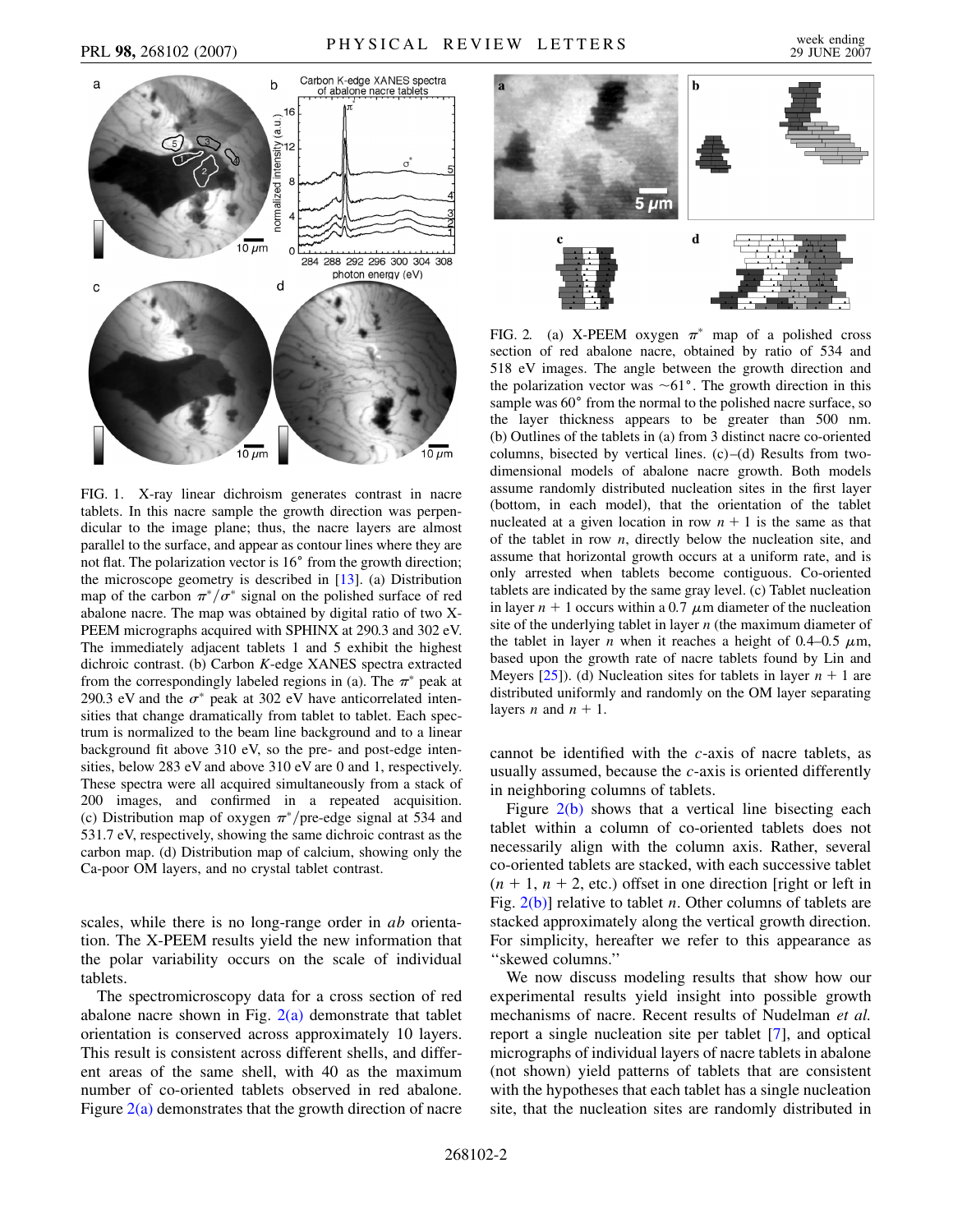the *ab*-plane, the tablet growth is isotropic in the *ab*-plane, and growth only stops at confluence. The simplistic assumption of isotropic growth in the *ab*-plane is conceivable for either growth of aragonite crystals from solution ions or growth of aragonite tablets via nanograin aggregation [[10](#page-3-2),[26](#page-3-18),[27](#page-3-19)].

A simple two-dimensional model yields insight into how different nucleating mechanisms affect the resulting organization of successive layers. Our growth models all start with an initial condition of randomly distributed nucleation sites for the first growth layer and arbitrarily assigned crystallographic orientations for each tablet in the first growth layer. We assume that a tablet nucleated in layer  $n + 1$  has the same crystallographic orientation as the tablet in layer *n*, directly below the nucleation site. Figure  $2(c)$  shows growth when the nucleation site in layer  $n + 1$  is restricted to be close to the nucleation site of a tablet below it in row *n*, which corresponds to nucleation occurring soon after the tablet in layer *n* reaches its full height [[11](#page-3-3),[28](#page-3-20)]. This model results in aligned columns that do not resemble the skewed columns observed in bulk nacre [Fig.  $2(a)$ ].

Figure  $2(d)$  shows growth when the nucleation sites for layer  $n + 1$  are chosen at random locations anywhere within the OM layer between tablet *n* and  $n + 1$ , with the orientation of the tablet in row  $n + 1$  the same as the tablet in row *n*, directly below the nucleation site. This model generates columns that are qualitatively similar to those measured experimentally [Fig.  $2(a)$ ].

Our results are consistent with a growth mechanism in which the OM layers are formed first, with randomly distributed nucleation sites that have no associated crystallographic orientation. Once a tablet in layer *n* reaches a nucleation site, the latter nucleates a tablet in layer  $n + 1$ with the same orientation.

We propose that nucleation sites are preexisting in the OM layers before crystal nucleation and growth, but do not become active until growth has proceeded to an appropriate stage. We propose the following mechanism to describe nucleation sites consisting of active organic molecules: on side *n* of the OM layer, a STOP molecule arrests aragonite growth for tablet *n* along the growth direction, while its counterpart START molecule on the other side of the same OM layer is activated and nucleates a new aragonite tablet  $n + 1$ . It is possible that a templating mechanism exists, in which organic molecules alone determine the crystal orientation of aragonite, as described by Gilbert *et al.* [\[1\]](#page-2-1); alternatively, crystal orientation could be determined by the underlying crystal directly. Specifically, the ringshaped nucleation sites observed by Nudelman *et al.* [\[7\]](#page-3-1) would simply have pores at their center through which the underlying crystal grows [[28](#page-3-20),[29](#page-3-21)]. The latter could be either the aragonite crystal or the organic crystal observed by Rousseau *et al.* [\[10\]](#page-3-2). Regardless of the mechanism by which the crystal orientation is templated, the time sequence must be enforced. This can be achieved with either or both the START/STOP molecules, and a porous region in the OM layer as the ''nucleation site.'' These scenarios are both fully consistent with the recent proposal by Addadi *et al.* that amorphous calcium carbonate may be a precursor to aragonite in nacre tablet formation [[30\]](#page-3-22). In this scenario, growth of aragonite tablets at the expense of amorphous calcium carbonate is expected, and crystal orientation determined by a separate templating mechanism.

To summarize, we have shown that aragonite exhibits xray linear dichroism. Exploiting this novel contrast mechanism, we have used XANES and X-PEEM spectromicroscopy to resolve individual tablets in pristine bulk nacre. It appears that individual tablets indeed behave as single crystals under polarized x-ray illumination, and the nanograins observed by Rousseau *et al.* in *Pinctada maxima* [\[10\]](#page-3-2) and Li *et al.* in *Haliotis rufescens* [[26](#page-3-18)] are all cooriented within each tablet. The *c*-axes of individual aragonite tablets in nacre are not oriented parallel to the growth direction, and there are significant differences in the orientation of the *c*-axes of neighboring tablets. Furthermore, we reveal that there are columns of cooriented tablets, with the number of tablets per co-oriented column varying between 1 and 40. These observations allow us to discriminate among possible formation mechanisms for nacre growth. The model that best resembles bulk columnar nacre has randomly distributed nucleation sites, preformed on organic matrix layers before tablet nucleation and growth. The resulting scenario reconciles apparently discrepant lines of evidence, and encompasses the present results and all other data currently available on the mystery of abalone nacre formation.

We are grateful to Mark Friesen for his assistance with MATLAB simulations, to Ben Gilbert for his advice on FEFF simulations, and to Andreas Scholl for useful discussions on dichroism. This work was supported by NSF Grants No. PHY-0523905, No. PHY-0646018, and No. CHE-0613972, UW-Graduate School Romnes and Vilas Grants to P. U. P. A. G., and NSF Grants No. DMR-0209630 to S. N. C. The experiments were performed at the UW-SRC, supported by NSF Grant No. DMR-0537588.

<span id="page-2-0"></span>[\\*P](#page-0-0)reviously published as Gelsomina De Stasio. Corresponding author. pupa@physics.wisc.edu

- <span id="page-2-1"></span>[1] P. U. P. A. Gilbert, B. H. Frazer, and M. Abrecht, in *Molecular Geomicrobiology*, edited by J. F. Banfield, K. H. Nealson, and J. Cervini-Silva (Mineralogical Soc. Am., Washington DC, 2005), Vol. 59, p. 157.
- [2] R. Daw, Nature (London) **427**, 691 (2004).
- [3] S. Mann and G. A. Ozin, Nature (London) **382**, 313 (1996).
- [4] A. M. Belcher *et al.*, Nature (London) **381**, 56 (1996).